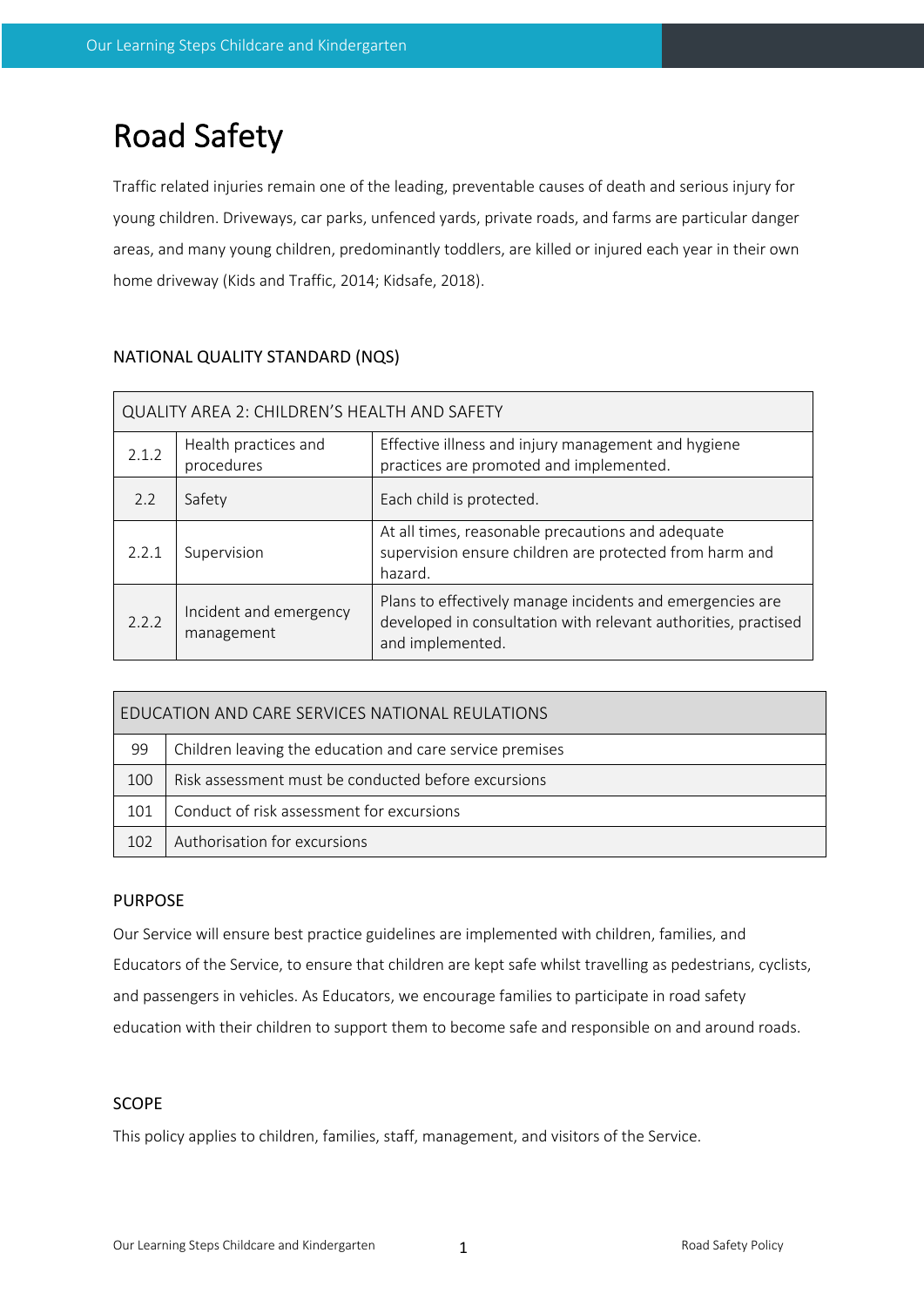## IMPLEMENTATION

To comply with National regulations and law, Early Childhood Services are required to protect children from harm and hazards likely to cause injury. To ensure compliance, management and Educators of the Service will ensure best practice is adhered to, maintaining children's health and safety.

#### Management will ensure:

- Educators only allow a child to participate in an excursion with the written authorisation of a parent/guardian, in accordance with National Regulations (Refer to Excursion policy).
- A written risk assessment is undertaken prior to excursions, including the safest route for travel.
- Road safety education is provided within the program for children and families.
- Educators have access to regular professional development and training in road safety, complying with national regulations and standards.
- There are ample helmets for the children to be able to ride their bikes and two wheeled scooters in the outdoor environment safely. Educators will ensure that all children are wearing an approved helmet before participating in riding bikes and/or two wheeled scooters.
- There are visible signs for families to remind them about keeping children safe. For example, leaving children in the car.
- Parents and guardians are provided with specific road safety information, including parking safely, locking their car, local area speed limits, etc.
- Parents are provided with general road safety information about transporting children to and from the Service, including safety doors, driveway safety, child restraints, and role modelling safe road and car park use.
- Parents have a clear understanding about our policies in order to keep children safe.
- The Educational Leader educates staff about the importance of road safety.
- We have a Car Park Safety Management Policy to direct families and educators in relation to our car park safety.

#### A Nominated Supervisor/ Responsible Person will ensure:

- Children participate in excursions only if they have parent permission.
- A risk assessment is completed prior to excursions to ensure the safest route and minimise or mange any potential risks.
- Children are adequately supervised at all times.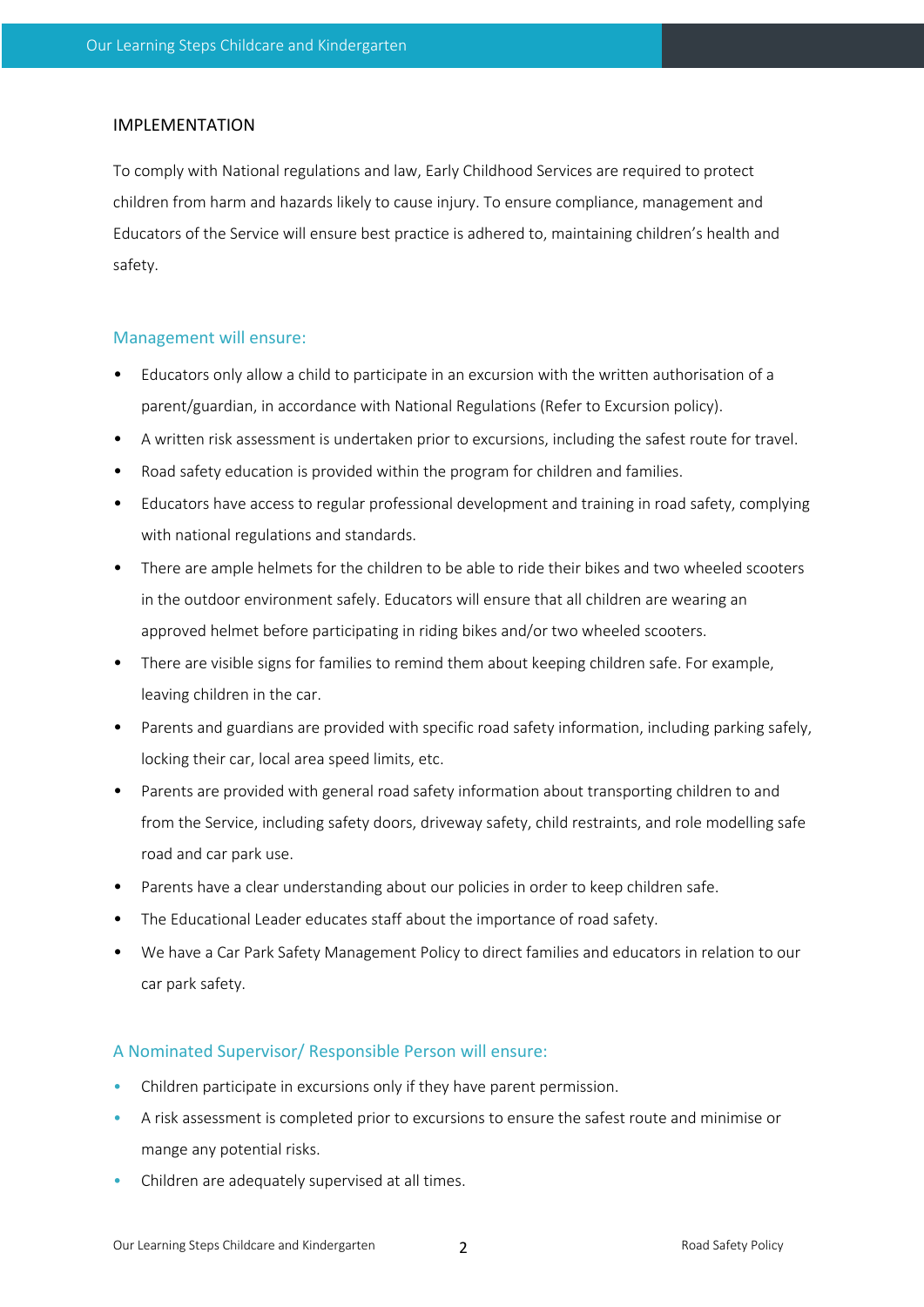- Educators remain current with roads and traffic professional development.
- Educators have a clear understanding and comprehension of National regulations and standards in regard to keeping children safe in and around traffic.
- Road safety is embedded into the program, supporting children's understanding and knowledge
- They discuss appropriate road safety expectations with families, including leaving children in the car, intoxication whilst driving etc.

#### Educators will:

- Communicate excursion requirements with the Nominated Supervisor and Management to ensure they have a clear understanding about expectations
- Have a comprehensive understanding of the National Regulations and Standards in regard to keeping children safe.
- Educate children about the importance of road safety, obeying the rules, listening to families, holding hands, pedestrian safety, car safety etc.
- Embed road safety guidelines into the program for children to gain a clear understanding and gain the knowledge required to stay safe around roads and traffic.
- Discuss road safety expectations and guidelines with families, including making families aware of young children's limited capacity to judge distances and speeds of travelling vehicles.
- Follow appropriate procedures in the event of a vehicle accident including children, educators or families, including informing management at the earliest possible convenience.
- Adhere to their duty of care to keep children safe.

## Parents are responsible for:

- Reading, signing and dating permission forms prior to excursions to confirm they agree to the excursion conditions.
- Ensuring their child/children travels in an appropriate and approved restraint suitable for their age and weight when arriving and departing the Service.
- Being aware of and complying with road and car park safety requirements when arriving and departing from the Service (see *Car park safety management)*.
- Never leaving a child/children and/or animal in the car alone at any time.
- Using the safety door when arriving and departing the Service
- Being aware of the Service policy relating to safe transportation of children to and from the service.